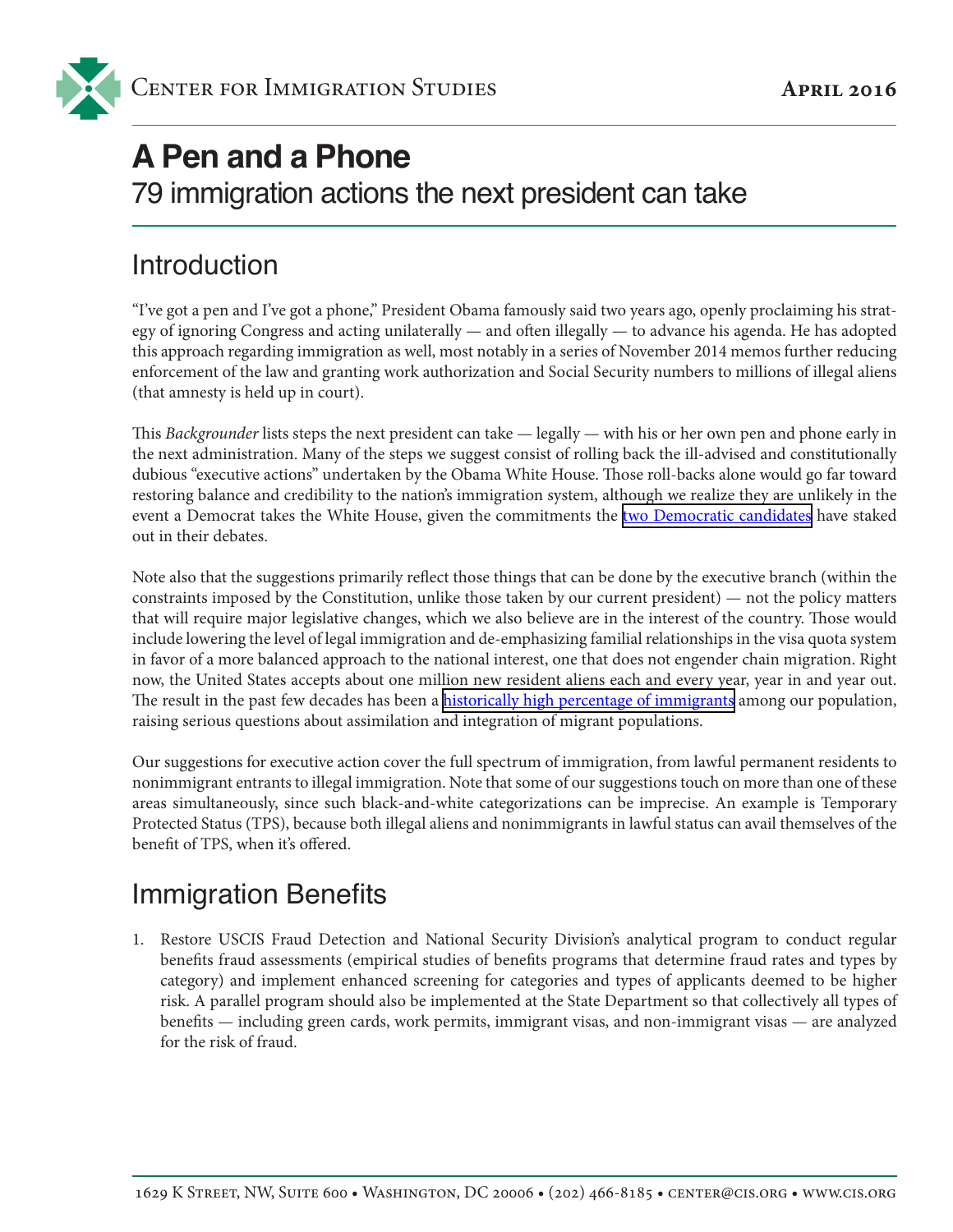- 2. Cease accepting petitions from prospective sponsors of immigrants if no immigrant visa or adjustment will be possible within two years.
- 3. Cease issuing work permits to aliens in removal proceedings and to several categories of aliens not authorized to work by virtue of their status (spouses of H visa guestworkers, H guestworkers awaiting eligibility to adjust to resident status, and others). There are already too many abuses in both the skilled and unskilled guest worker categories that have resulted in the displacement of American workers. Adding these individuals to the pool of eligible workers diminishes work opportunities for citizens and resident aliens even further.

## Lawful Permanent Immigration

### *Biometrics*

- 4. In addition to existing fingerprint and photo requirements, additionally require USCIS to collect mandatory DNA samples from all permanent arrivals (including "K", "S", "T", and "V" visas and applicants for asylum or refugee status) for forwarding to the FBI for inclusion in its nationwide DNA database or, alternatively, by establishing a Department of Homeland Security (DHS) database for that purpose. Levy the same DNA sampling requirement on aliens who adjust status after entry (see Action 1).
- 5. Require mandatory DNA matching *prior* to admission for all individuals claiming the right to enter based on family status — parents, children, siblings — to ensure that the familial relationship exists. This can be done on a phased-in basis starting with the high fraud risk categories first.
- 6. Direct USCIS to initiate vetting of all citizens and resident aliens who petition on behalf of aliens, in addition to vetting the alien beneficiaries themselves. As has become obvious in recent cases, such as the San Bernardino terrorist shootings, investigating both petitioner and beneficiary is important and necessary to the national security and public safety. (See [here](http://cis.org/vaughan/major-screening-gap-sponsors-immigrants-not-fully-vetted-under-current-policy) and [here.](http://www.cis.org/opedsandArticles/Vaughan-Tighten-Up-Immigration-Procedures-Now))

#### *Investors*

- 7. Institute changes to the ill-run and deeply flawed immigrant investor (EB-5) program, including the following:
	- A. In order to help curb corruption in the program, require all beneficial owners of EB-5 regional centers, developers, and alien investors to be identified in public records by full name, current residence, current citizenship, and date of birth.
	- B. Reverse the current policy that the government cannot terminate regional centers for security reasons and issue an executive order (EO) directing that regional centers may not be owned in whole or in part by foreign governments, or corporate entities substantially owned by foreign governments.
	- C. In order to move the benefits of this program from glitzy downtown areas in big cities to depressed areas (as the law demands), issue new regulatory definitions. "Targeted Employment Areas", i.e., areas with at least 150 percent of the nation's unemployment levels where a half-million-dollar investment can produce green cards for the entire family of an alien investor, must consist of no more than three census tracts, which must adjoin each other and may not be linked through bodies of water or other uninhabited areas. Nor will census tracts that only touch each other tangentially, such as diagonally, be permitted. All of these are among the ways in which clever regional centers and developers have gotten around the requirement that the investor program assist economically depressed areas.
	- D. Suspend granting any more EB-5 regional center licenses until the number of regional centers shrinks considerably; perhaps no more than one per state or territory in total. Presently there are over 700 existing EB-5 regional centers — far more than can prosper or be scrutinized, which results in minimal or nonexistent oversight and an open invitation to corruption, fraud, and deception.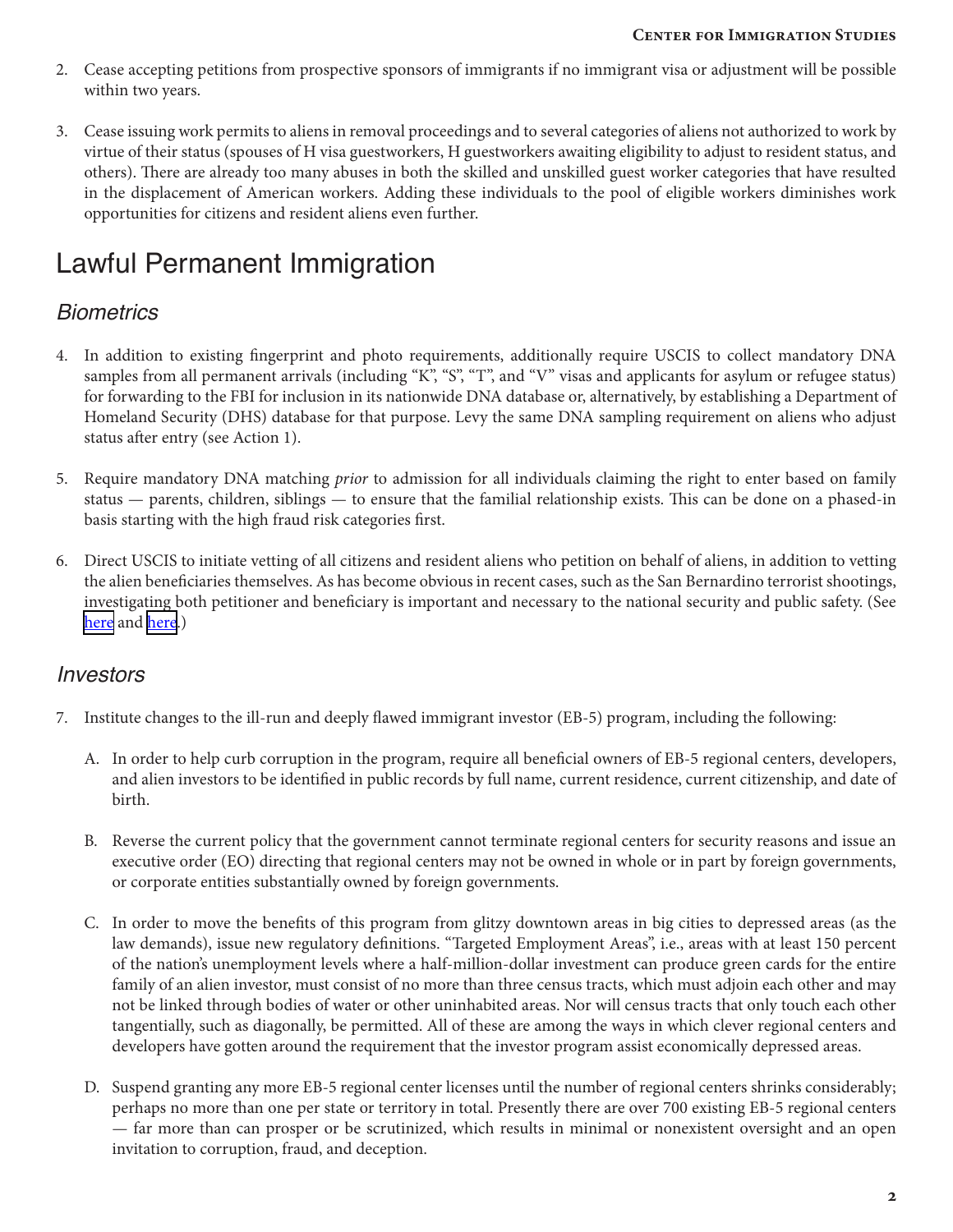#### *Terrorism and National Security*

- 8. Cease issuing "exemptions" (waivers) to known terrorists and supporters of terrorism, individually or by group, that permit them to enter the United States as immigrants, asylees, or refugees. DHS issued over 1,500 such exemptions in 2014 alone, according to a report it submitted to Congress.
- 9. Announce that there will be no more extensions for states that have not yet complied with the REAL ID Act, passed by Congress in 2005, which enacted the 9/11 Commission's recommendation that the federal government "set standards for the issuance of sources of identification, such as driver's licenses." Many states have [ongoing extensions,](https://www.dhs.gov/current-status-states-territories) meaning the 9/11 Commission's recommendations continue to be ignored 15 years after the terrorist attacks. DHS [recently an](https://www.dhs.gov/news/2016/01/08/statement-secretary-jeh-c-johnson-final-phase-real-id-act-implementation)[nounced](https://www.dhs.gov/news/2016/01/08/statement-secretary-jeh-c-johnson-final-phase-real-id-act-implementation) it will not require REAL ID-compliant driver's licenses for air travel until October 2020.

### **Nonimmigrants**

- 10. Rescind [EO 13597,](https://www.whitehouse.gov/the-press-office/2012/01/19/executive-order-establishing-visa-and-foreign-visitor-processing-goals-a) "Establishing Visa and Foreign Visitor Processing Goals and the Task Force on Travel and Competitiveness", which has resulted in issuance of massive numbers of nonimmigrant visas to countries such as China and Brazil with high visa refusal rates. Wholesale granting of visas contributes to the vastly increasing number of overstays among illegal aliens residing and working in United States. (See, for instance, the remarks of Jessica Vaughan regarding consular visa issuance workloads and overstay rates, in the panel transcript, ["No Coyotes Needed"](http://cis.org/PanelTranscripts/Visa-National-Security-Panel) and Dan Cadman, ["Visa Overstays A Lesson in Flexible Facts and Pliable Media".](http://www.cis.org/cadman/visa-overstays-lesson-flexible-facts-and-pliable-media))
- 11. Reduce the default grant for authorized duration of stay to 30 days (down from 180 days) unless the traveler provides documentation or other justification for a longer stay either at the time a single-entry visa is issued or for Visa Waiver Program (VWP) travelers, in secondary inspection. (We would also like to see these visitors waive their right to a deportation hearing if they are caught overstaying, just like VWP travelers, but this will require a legislative fix.)
- 12. Direct a maximum authorized duration of stay of 72 hours for Border Crossing Card holders.
- 13. Direct the Social Security Administration to come up with a way to stop issuing Social Security numbers to children of foreign diplomats. All sides of the immigration debate agree that such children are not to be considered U.S. citizens under the 14th Amendment's Citizenship Clause. The Social Security Administration [is aware](http://cis.org/birthright-citizenship-diplomats) that these children are not entitled to a Social Security number at birth, but acknowledges that [some](http://www.cis.org/feere/response-to-margaret-stock) are receiving the numbers. This results in some [confusion](http://www.cis.org/feere/response-to-margaret-stock) within state and federal agencies since a non-citizen is in possession of a validly issued U.S. birth certificate and Social Security number gives the appearance of U.S. citizenship, meaning jobs and benefits reserved for U.S. citizens could be granted to these children.
- 14. Give a high-profile speech announcing that the United States will no longer tolerate birth tourism and the fraud committed against visa processing officials who are misled as to the perpetrator's true intention of traveling to the United States. It must be made clear that perpetrators will be fined and/or jailed under [18 U.S.C. § 1001](http://cis.org/myth-law-abiding-illegal-alien) and other statutes. State Department visa officers must also be given greater authority to deny entry of a clearly pregnant woman if any fraud is suspected. We have [estimated](http://www.cis.org/camarota/there-are-possibly-36000-birth-tourists-annually) that as many as 36,000 birth tourists travel to the United States each year. Announcing that the State Department will not grant U.S. passports to children who were born here through fraud will discourage much of the activity, even if such threat is not carried out. The Supreme Court has never ruled on the question of whether children born to tourists are to be considered U.S. citizens at birth.
- 15. Establish a policy of denying nonimmigrant visas to women in the third trimester of pregnancy, absent compelling circumstances and a certificate attesting that it is safe to travel for the woman and fetus, to be issued only by a preapproved list of competent medical authorities in the country of origin.
- 16. Hasten the implementation of biometric entry controls at land ports of entry, where large numbers of aliens enter with visas or Border Crossing Cards, but are untracked; and complete implementation of the long-delayed biometric exit system to complement the biometric entry system — thus reconciling entries to exits, which provides firm data on which to build a substantive enforcement program focusing on visa overstays.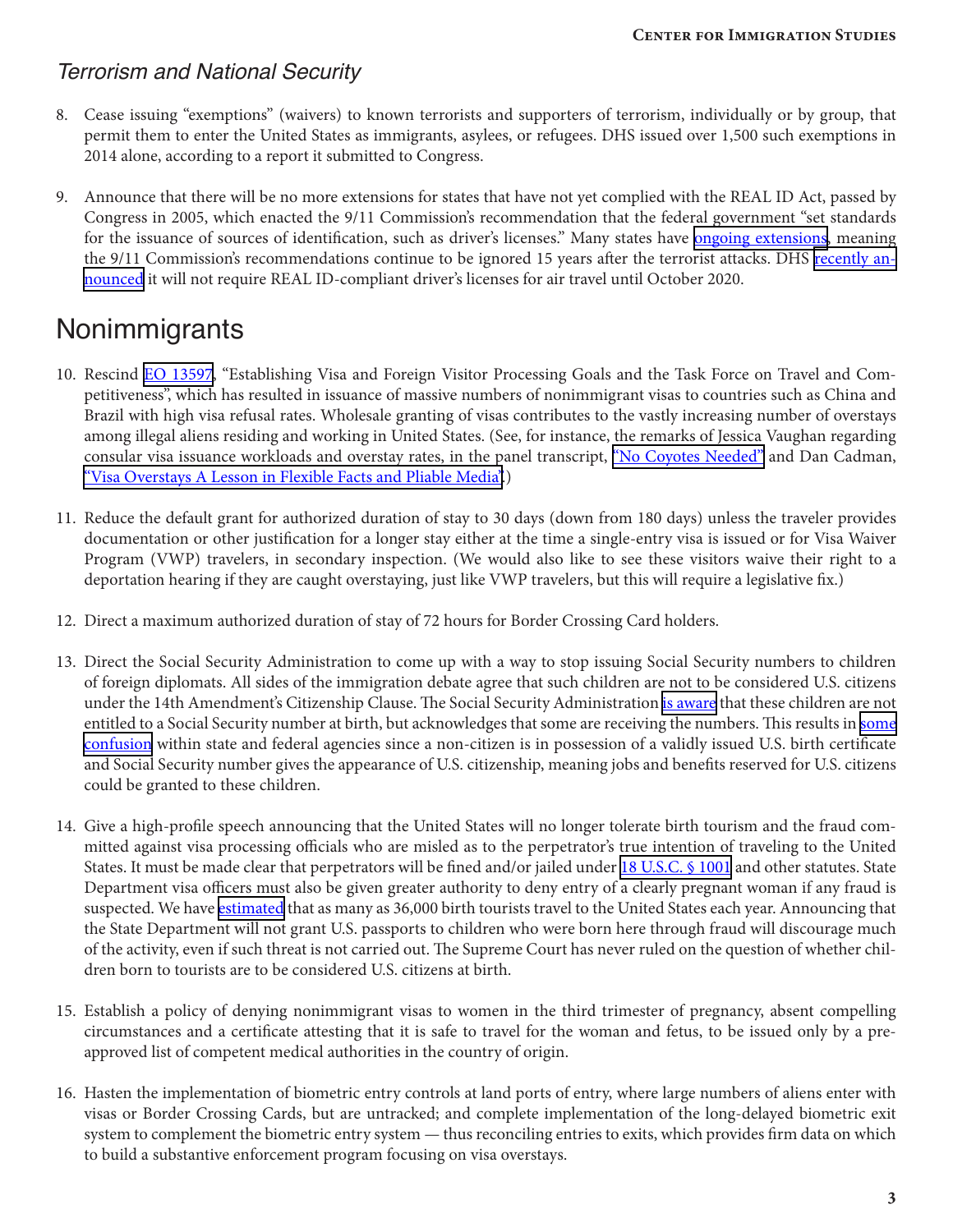17. Initiate a nationwide program requiring a significant percentage, minimally 20 percent, of Immigration and Customs Enforcement (ICE) agent productive hours dedicated to locate and arrest visa and VWP overstays. (Note that VWP overstays are readily removed when found because they give up their rights to a hearing as a pre-condition of entering under the provisions of the program; this makes it exceedingly cost-effective to engage in deterrence-by-enforcement of the type we suggest.)

#### *Skilled and Unskilled Workers Entering the Workforce for Extended Periods*

- 18. Substantially increase the fees paid by employers of all nonimmigrant workers in the temporary work visa categories of H-1B, H-2A, H-2B, L-1, Q-1, and J-1 exchange visitors (when they are hired by corporate entities).
- 19. In order to diminish the negative impact of the H-1B program on citizens and resident aliens in the workforce (particularly older, at-risk workers susceptible to being laid off as a corporate means of avoiding pensions or benefits), establish rules directing denial of H-1B ("skilled worker") petitions demanding a bachelor's degree if the salary is less than \$80,000 a year or, for those demanding an advanced degree, \$90,000 a year, with these pay level requirements to be adjusted yearly for inflation.
- 20. Direct executive branch agencies to deny allocation of H visas to employing entities that lay off citizens or resident aliens in order to backfill them with H visa holders or other temporary alien workers. Direct additionally that the visas be revoked should layoffs of preexisting workers occur within six months after arrival of H visa workers.
- 21. Direct that employing entities found by a court or tribunal of competent jurisdiction to have
	- violated prevailing wage guidelines, or
	- improperly withheld pay or overtime, or
	- otherwise violated employment laws, or
	- engaged in the conduct described in Action 14 above,

shall be deemed ineligible to obtain H visa allocations for a period of two to five years, depending on the severity of the violation.

- 22. Adhere to the traditional methodology of counting all workers admitted in a year to be subject to the annual cap; work with Congress to rescind the legal provision permitting employers to bring back H-2B nonimmigrants who have departed the United States in circumvention of the H-2B application and approval process.
- 23. Direct ICE and USCIS to coordinate and initiate a program to systematically investigate, prosecute, or take available civil actions against abuses within each of the nonimmigrant worker categories. Issue an EO directing debarment of violating employers from use of the programs for a period of two to five years, depending on the severity of the violation.

### *Foreign Students*

- 24. Terminate the foreign student optional practical training (OPT) program, used to permit alien graduates of U.S. universities to remain and work for years after graduation, while permitting alien college graduates with existing OPT permits to work through their expiration date with no extensions. Terminating OPT will rid American workers of a program that has been used to end-run statutory limits/caps on other nonimmigrant cheap labor categories. This can be done by implementing and enforcing requirements that the training programs be regulated so strictly as to deter use of OPT as a regular work program, and by reducing the maximum number of months that a student can be in OPT status to six months. Finally, implement a requirement that any student applying for OPT must sign an agreement to return to his/her home country for a *minimum of two years* (just like the J exchange visitor requirement, only with no waivers available).
- 25. Eliminate or drastically scale back the availability of visas for Summer Work/Travel, au pairs, and other J exchange visitor subcategories that involve de facto employment and that have been used by certain industries to beef up temporary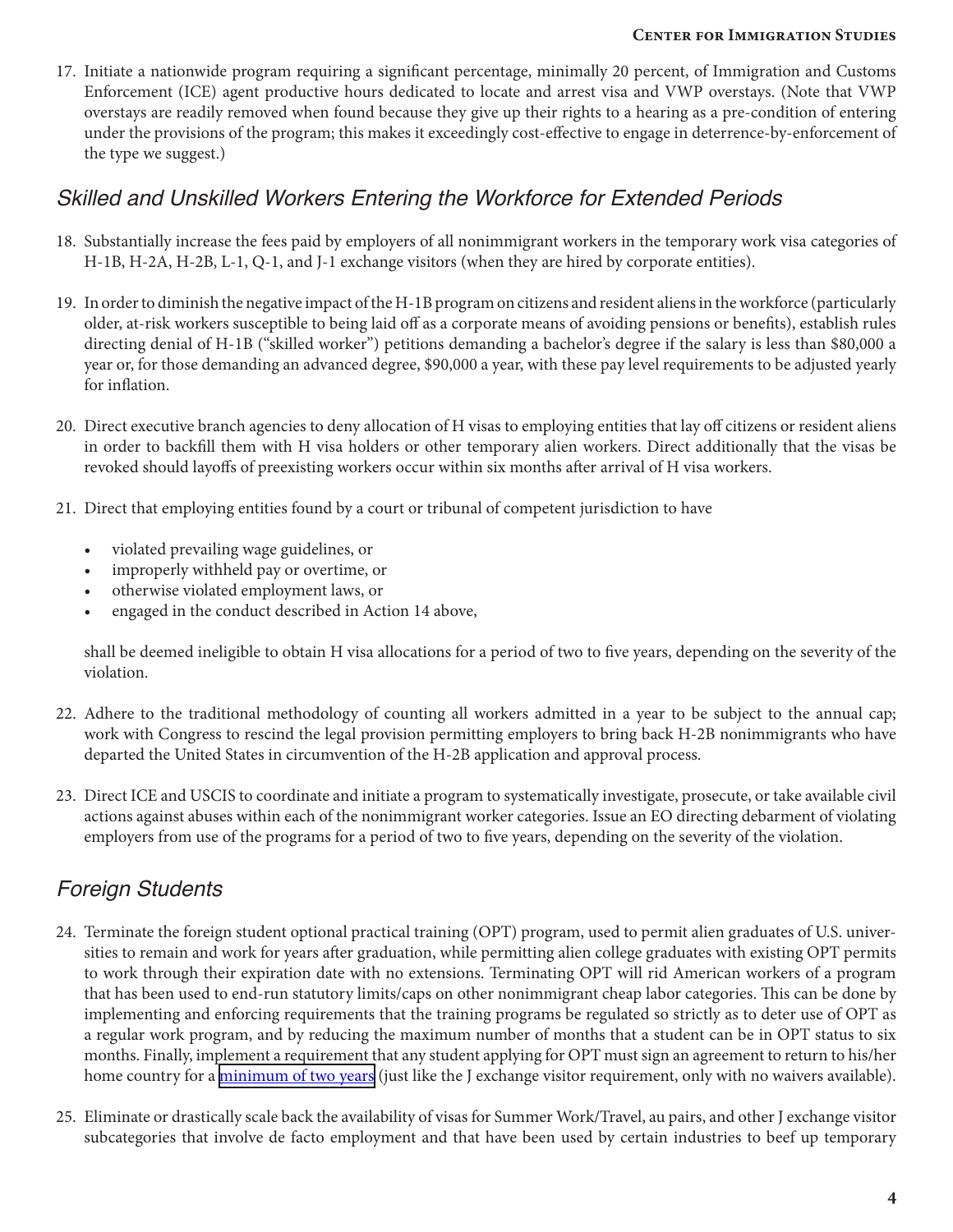workers and depress working conditions for permanent employees. This can be done through regulation and establishing higher standards for designation of sponsors that will winnow out employers who abuse the program.

- 26. Direct ICE to initiate a compliance program in which agents actually make substantive efforts to take custody of foreign students who quit school, illegally take jobs, or otherwise violate the conditions of their status. This can be done, at least in part, by requiring ICE — which currently uses only a fraction of the monies collected from foreign student fees to enforce the law on abuses of the foreign student program — to use these funds as intended in more substantive, aggressive, and timely enforcement activities against both students who violate their status and against schools that act as "visa mills" instead of providing a legitimate education.
- 27. Direct that the types of institutions that pose the greatest risk of violation by acting as [visa mills](http://cis.org/north/reporter-2-schools-are-massive-academic-rip-foreign-students) (which history reflects have often been private-for-profit schools and English-language training institutes) be subject to yearly supervision and inspection, with enhanced fees to pay for the cost of the additional resources expended on the supervision and investigative activities, including at least one unannounced site visit. Require each such entity to provide the full name, citizenship, date of birth, and current address of all beneficial owners unless the entity has stock traded on one of the major national exchanges and additionally require each to take out advertisements in the main newspapers in their area noting key data, such as the number of students, the number of classrooms utilized, the number (rounded) of books in their libraries, and the total dollars of tuition collected and of scholarships awarded.

## Asylees and Refugees

- 28. Deny asylum to any alien who could have sought asylum in countries through which he has traveled en route to the United States. Interpret "could have sought asylum" to mean any country that is signatory to the international agreements on non-refoulement (non-return) which, significantly, includes Mexico.
- 29. Comply with statutory requirements to detain individuals who lack legal status but who are seeking asylum, with few, clearly articulated, exceptions. Doing so will restore integrity to an out-of-control system that encourages both border surges and asylum fraud.
- 30. Reinstitute the mandatory six-month waiting period for pending asylum cases before issuing employment authorization documents (EADs).
- 31. Require a *full* re-vetting of asylees or refugees once they apply for adjustment to permanent residence or upon re-entry after travel to their country of persecution, since such travel raises questions about the legitimacy of the persecution claim in the first place.

## Temporary Protected Status (TPS)

- 32. Return "temporary" to the spirit of the law, as was intended when the category was created to provide a humanitarian respite for aliens whose home country confronts a calamity such as a hurricane, earthquake, or other act of God. Unfortunately, the *direct letter of the law* provides entirely too much latitude for abuse through endless extensions. Consequently, a long-term fix will likely require statutory amendment by Congress to be fully effective. In the meantime, the new president should direct termination of TPS designations that have been in effect for years for several nations, such as [El Salvador,](https://www.justice.gov/sites/default/files/eoir/legacy/2002/09/09/fr09mr01N.pdf) which was designated in 2001 as the result of an earthquake and which has been renewed regularly ever since, even though the effects of that earthquake have long since disappeared.
- 33. Additionally, to ensure that TPS is used sparingly and appropriately, if at all, the president should also issue an EO directing that no TPS designation may stay in effect longer than one year unless vetted and approved through the National Security Council prior to being extended, and only in a one-year increment. The EO should include a thorough list of stringent conditions that must be met before extension is approved to ensure that true humanitarian need, not domestic or international politics, drives any extension.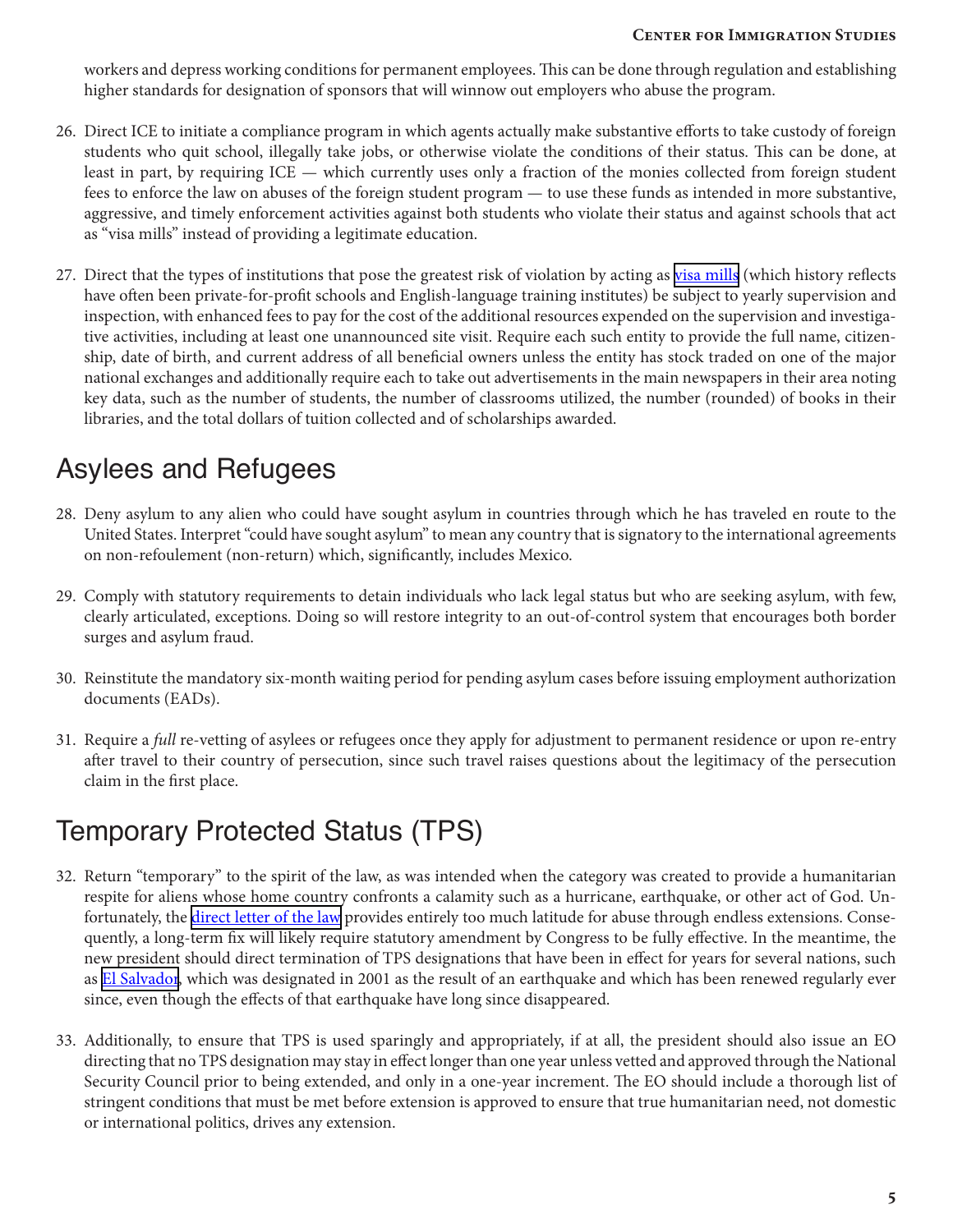### Immigration Parole

- 34. End wide-scale use of parole to allow illegal aliens to go back and forth to their countries of origin. This simply requires a return to the **[statutory definition](https://www.law.cornell.edu/uscode/text/8/1182)**, which limits use of parole to "only on a case-by-case basis for urgent humanitarian reasons or significant public benefit".
- 35. Likewise, end use of parole as a surrogate for asylum/refugee status for those who cannot meet the standard, including particularly in the failed *[CAM program](http://cis.org/vaughan/central-american-refugee-program-admits-few-actual-refugees)*, which should be terminated.
- 36. Cease granting parole to [Cubans arriving on our northern or southern land borders](http://abcnews.go.com/ABC_Univision/News/cuban-immigrants-entering-us-mexico-spikes-400-percent/story?id=17516832) and instead apply the expedited removal standard to repatriate them to Cuba. This will ensure no *[unfair use](http://www.cis.org/cadman/refusing-reward-illegal-cuban-arrivals-benefit-adjustment)* is made of the Cuban Adjustment Act by Cubans who cannot establish a credible fear of persecution and are in fact economic migrants, just like many arriving Central Americans.

## Illegal Immigration

### *Unaccompanied Minors*

- 37. Hew to the statutory definition of "unaccompanied alien child" found in federal law rather than treating each arriving alien minor below the age of 18 as if he/she is entitled to the protections afforded victims of a "severe form of trafficking" under the Trafficking Victims Protection Reauthorization Act (TVPRA); only those juveniles who are trafficked and who are not reunited with family members or friends are entitled to coverage under the special TVPRA due process protections. (See [here](http://cis.org/2008-trafficking-law-inapplicable-current-border-crisis) and [here](http://cis.org/feere/trafficking-law-largely-inapplicable-border-crisis).)
- 38. Direct that no unaccompanied minors be turned over to relatives who are illegally in the United States unless the relatives surrender themselves for processing and initiation of immigration court proceedings.
- 39. Require DNA testing to [confirm a familiar relationship](http://www.cnn.com/videos/tv/2016/01/28/child-labor-human-trafficking-senator-portman-the-lead-live-intv.cnn) before turning unaccompanied minors over to individuals who claim to be family members who are legally in the United States. In the past, false claims of familial relationship have led authorities to actually place minors into the hands of unscrupulous smugglers and middlemen who profit from their labor in near-peonage conditions.
- 40. Selectively prosecute relatives who pay to smuggle unaccompanied minors into the United States, particularly in those instances when the minor is physically, sexually, or otherwise abused en route. Additionally direct DHS and DOJ to work with state and local authorities to examine the propriety of criminal or civil charges against such relatives for child endangerment in cases where the minor is abused during the northward journey.

### *Worksite Compliance*

- 41. Issue an EO requiring that a condition of all federal grant monies given to state or local governments is that they, or the contracting employers or sub-recipients of that grant money, whether as a pass-through or for any other purpose, *must* use E-Verify for their employees.
- 42. End the existing ICE policy [embargo on workplace enforcement actions,](https://www.ice.gov/doclib/foia/dro_policy_memos/worksite_enforcement_strategy4_30_2009.pdf) including arrest of illegal aliens employed at violating companies.
- 43. Revitalize the use of [audits](http://cis.org/cadman/how-survive-audit-almost-never-takes-place), to be used in strategic coordination with workplace enforcement actions.
- 44. Direct the strategic use of employment data obtained from alien arrestees to inform targeting of workplaces for operations and audits.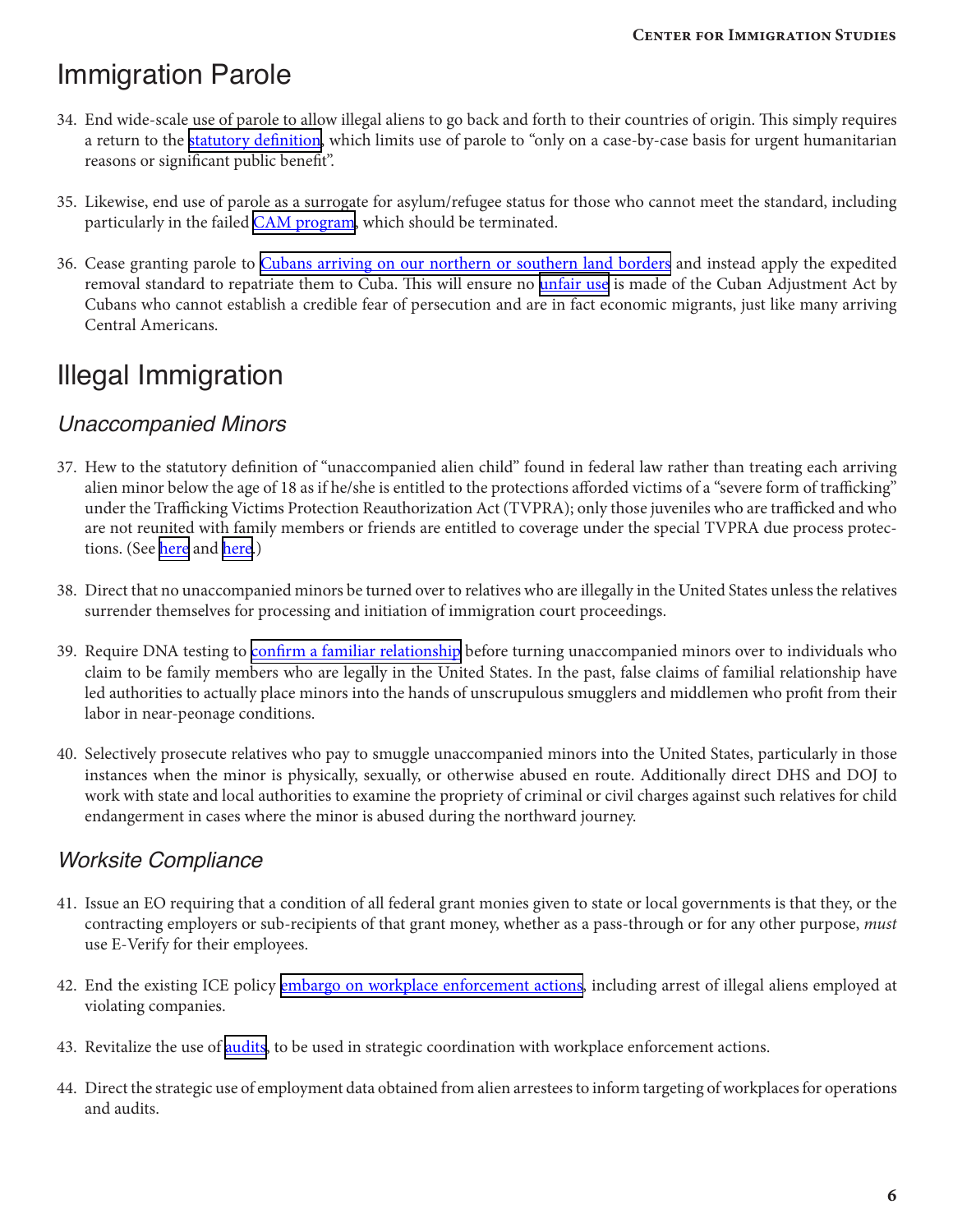- 45. End [mitigation of fines](http://cis.org/north/tiny-virtually-unknown-agency-dilutes-penalties-i-9-violations) prior to hearings before the OCAHO and direct EOIR to establish clear-cut guidelines for OCAHO (similar to sentencing guidelines) to rein in that office's proclivity toward mitigating offenses down to meaninglessness.
- 46. Establish and publicize a nationwide Social Security OIG / IRS CID / ICE HSI task force to root out fraudulent use of Social Security numbers and taxpayer identification numbers by aliens unauthorized to work. Such aliens should be prosecuted for appropriate tax and Social Security violations, and thereafter deported. In the process, any employers identified as having instigated, condoned, or participated in the fraud should be criminally prosecuted, including for harboring/concealing and/or pattern-and-practice violations under employer sanctions laws, and should be subject to civil penalties. (See, e.g., a discussion of the use of "soft power" in immigration enforcement by William Chip, ["Mass](http://cis.org/Mass-Deportations-or-Mass-Legalizations-A-False-Choice) [Deportations vs. Mass Legalization: A False Choice"](http://cis.org/Mass-Deportations-or-Mass-Legalizations-A-False-Choice).)

### *Sanctuaries*

- 47. Require DHS and its subordinate agencies to *not* issue "certifications" of criminal aliens in state or local jails of sanctuary jurisdictions for purposes of the State Criminal Alien Assistance Program (SCAAP), thus removing the underpinning by which the Department of Justice's Bureau of Justice Assistance (DOJ BJA) provides millions of dollars in federal SCAAP funding to these non-cooperating agencies. (See [here](http://cis.org/vaughan/justice-department-agrees-end-subsidies-sanctuaries) and [here.](http://cis.org/cadman/administrations-new-anti-sanctuary-assurances-trust-verify))
- 48. Impose a requirement that all jurisdictions that receive federal law enforcement funding certify, and swear under penalty of perjury, that they are in compliance with 8 U.S.C. Section 1373 (and thus not obstructing communication or cooperation with federal immigration enforcement), before receiving grants, awards, or reimbursement. This includes COPS grants and Byre/JAG grants administered by DOJ BJA.
- 49. Direct DOJ and DHS to cooperate in establishing a policy of routinely procuring and serving civil [Blackie's warrants](http://cis.org/cadman/feds-should-use-blackies-warrants-challenge-sanctuary-jurisdictions) to take custody of criminal aliens in the jails of sanctuary jurisdictions that refuse to honor immigration detainers.
- 50. Direct DOJ and DHS to examine the feasibility of criminally prosecuting egregious instances of providing official sanctu-ary under the federal statute prohibiting "harboring and shielding from detection" illegal aliens [\(8 U.S.C. Section 1324](https://www.law.cornell.edu/uscode/text/8/1324)). In addition, DOJ and DHS should cooperate in examining the feasibility of legal actions or injunctive relief against sanctuary jurisdictions.
- 51. Issue a legal opinion clarifying that compliance with federal immigration detainers is not optional and defend state and local governments that are sued for cooperating with ICE to ensure that they don't become sanctuaries. Doing so would require a policy of routinely submitting well-honed amicus briefs on behalf of state/city/county defendants against tort actions and perhaps even requiring U.S. Attorney's offices to file motions to remove such actions to U.S. District Court whenever they are filed against a city/county defendant in a state court, since the underlying cause involves a matter of clear federal supremacy. (See [28 U.S.C. 1441](https://www.law.cornell.edu/uscode/text/28/1441) for the statutory basis of removal to federal courts.)
- 52. Breathe new life into the nearly moribund  $287(g)$  cross-designation program, opening it up and aggressively marketing it to all state and local enforcement agencies. In doing so, emphasize the immunity it provides to participating officers and promulgate guidelines that administratively establish the same parameters as are laid out in the Davis-Oliver bill.

### *Uncooperative Repatriation Countries*

- 53. Issue an EO requiring DHS to yearly produce a detailed list of countries that have routinely taken three months or more to issue travel documents required to repatriate deportees, and requiring DOS to act pursuant to the INA [\(8 U.S.C. §](https://www.law.cornell.edu/uscode/text/8/1253)  $1253(d)$ ) by suspending visa issuance to those countries, or alternatively providing to the [president](http://cis.org/clinton-kerry-share-responsibility-criminal-alien-releases) a compelling national interest reason why it has not done so.
- 54. Direct that when Matricula Consular (MC) identification cards are found in the possession of deportable aliens, they will be deemed adequate to repatriate them, and that the U.S. government will seek no additional travel documents (e.g. passports or laissez passer) from the issuing governments prior to removal. This will not only prevent them from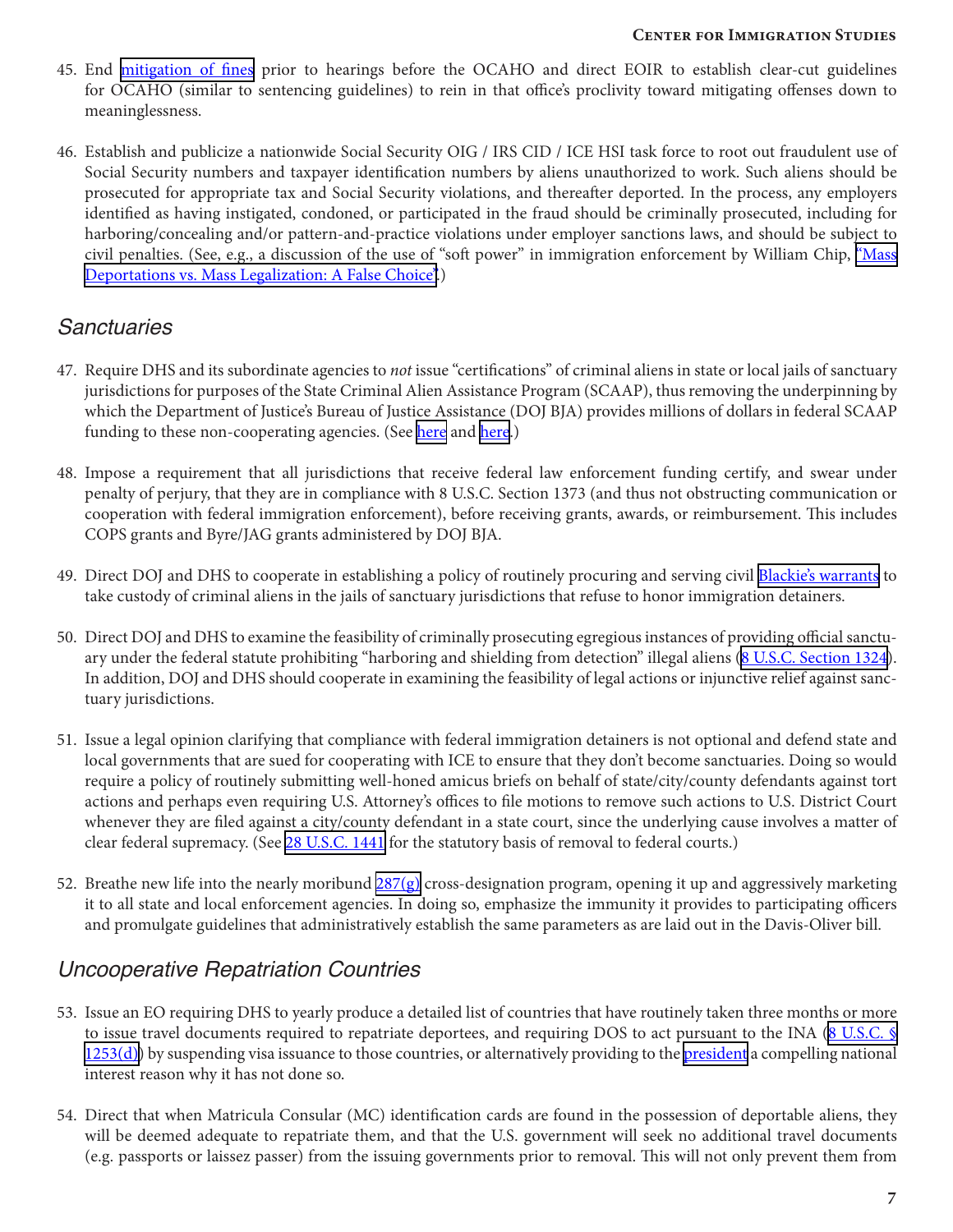deliberately impeding removal by slowing down issuance of travel documents needed for repatriation, but also make them carefully consider issuing the MCs to begin with; they are fertile sources of abuse and serve as "breeder documents" for illegal aliens to obtain U.S. driver's licenses, social benefits, etc.

### *Enforcement and Removals*

- 55. Although superficially counterintuitive, *take no steps to rescind DACA or DAPA while they are still under Supreme Court review*, lest the case be mooted out. Oral arguments will be heard in April, and the case may already have been decided by the time of the inauguration next year. However, if not, then it is worth the new president taking the risk so that the Court can affirmatively rule on the limits of presidential power (or abuse thereof). In the unlikely event that the Court finds these executive actions to be legal, then rescind them as a matter of policy and national interest.
- 56. In the meantime, require all DACA recipients to immediately update their files with any and all Social Security numbers they have ever used, a requirement that immigration attorneys [originally worried was required](http://cis.org/feere/obama-administration-promises-ignore-ssn-fraud-protect-law-breaking-businesses). Second, require all DACA recipients to immediately list all places of business they have used such Social Security numbers. This information can be used to prosecute the alien for identity fraud and related crimes, as well as give some direction to immigration authorities about which employers may be hiring illegal aliens. DACA recipients can be instructed that they have 30 days to respond with a declaration that they have either (1) never used a Social Security number or provided a number on an I-9 Form or otherwise provided falsified information a government form, or (2) have committed such an act or acts and have provided such information within the declaration. DACA recipients can be informed that their DACA status will be rescinded if the information is not received within 30 days.
- 57. Investigate employers already listed in DACA applications for any practices of knowingly hiring illegal aliens. At the outset of DACA, one pro-amnesty organization [noted](http://www.cis.org/feere/pro-amnesty-think-tank-wants-lawbreaking-businesses-protected-id-fraud-buried) that "58 percent of potential applicants are currently employed" and that "employer documentation will be vital in establishing eligibility for many applicants" since applicants had to prove they were in the country by a certain date. However, out of concern that law-breaking employers would demand their illegal alien employees not use employment records during the DACA application process, the Obama administration promised that it would not use this information to go after employers. There is no reason future presidents cannot use this information to improve enforcement efforts, however.
- 58. Since federal law [requires all aliens](http://cis.org/myth-law-abiding-illegal-alien) even those in the country illegally to register their presence if they remain in the United States for 30 days or longer, an enterprising president could remind such aliens about their requirement to register. That information could be used, in turn, to go after and remove illegal aliens from the country. If an illegal alien is unregistered and has been in the country for 30 days or longer, the alien is guilty of a misdemeanor and faces a fine up to \$1,000 and a jail term of up to six months. In fact, most illegal aliens are likely in violation of this statute and could already be prosecuted. Additionally, any false information provided during the registration process could be prosecuted under other laws.
- 59. Send ICE agents to investigate whether taxpayer-funded day laborer hiring centers are harboring or shielding from detection illegal aliens, or hiring, recruiting, or referring such individuals for a fee in violation of 8 U.S.C. § 1324. Though lawful employment can take place at day labor hiring centers, it is [widely understood](http://cis.org/node/2855) that illegal aliens find work through such centers. Routine ICE presence at day labor hiring centers will likely discourage illegal aliens and their law-breaking employers from engaging in unlawful employment practices.
- 60. Make use of the public charge doctrine to reduce the number of welfare-dependent foreigners living in the United States. According to the government, the number of aliens denied admission to the United States as legal permanent residents due to a risk of becoming reliant on welfare has [dropped dramatically](http://www.breitbart.com/big-government/2016/03/24/immigrants-denied-admission-to-the-u-s-due-to-welfare-dependency-risk-plummets/) in recent decades. This is an administrative choice and past presidents have *carved out exceptions to the law*, exempting many immigrants on welfare from deportation. Currently, DHS admits it [does not track immigrants who become welfare dependent](http://dailycaller.com/2013/02/13/dhs-only-makes-one-public-charge-deportation-in-last-fiscal-year-admits-inadequate-recordkeeping/) and only attempted to remove one welfare-dependent alien in 2012; that case was ultimately dropped. [Half of households](http://cis.org/Welfare-Use-Immigrant-Native-Households) headed by immigrants use at least one welfare program.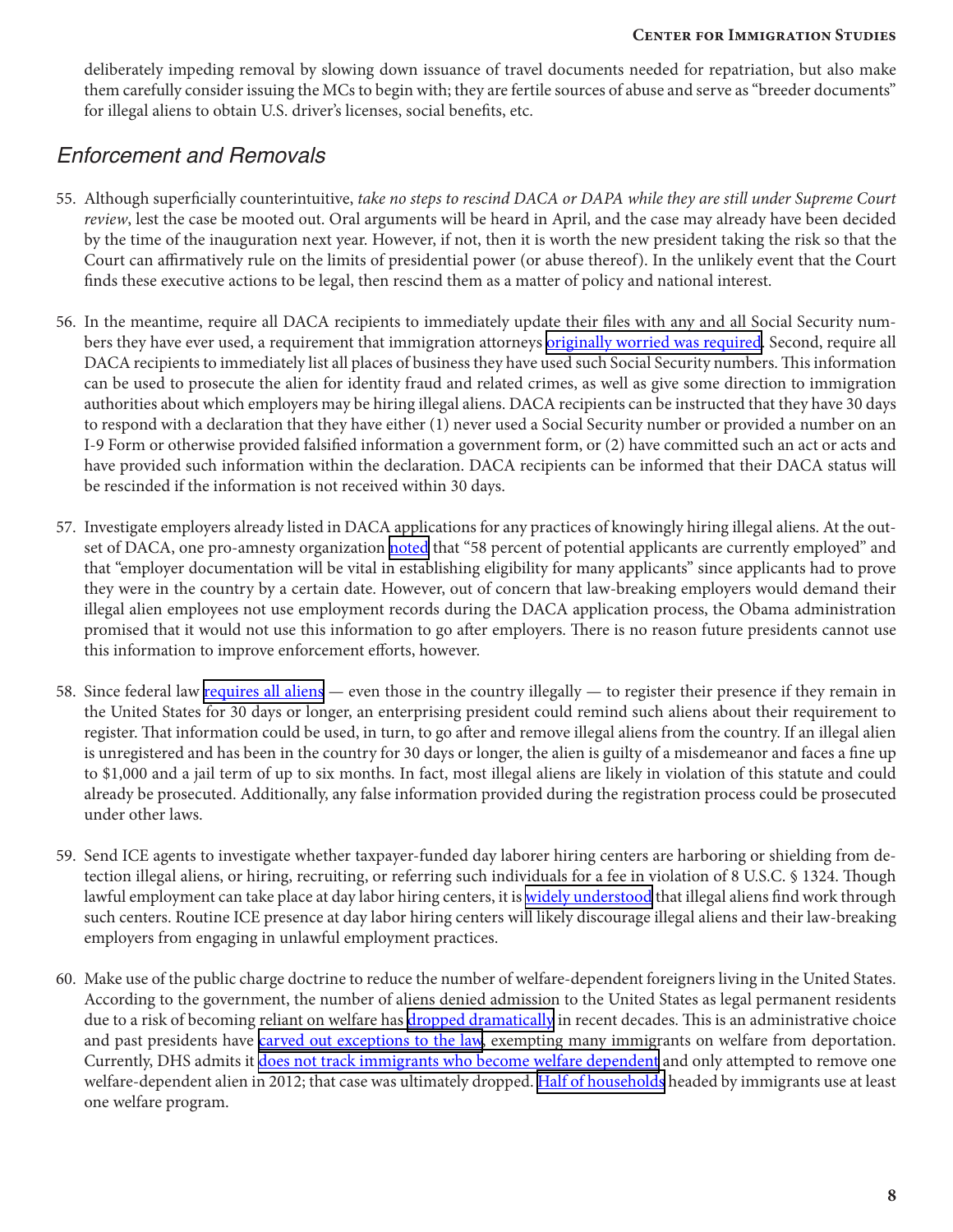- 61. Follow the example of New York Mayor Bloomberg and [bill immigrants' sponsors](http://www.nydailynews.com/news/politics/exclusive-mayor-de-blasio-stops-immigrants-sponsors-welfare-repayment-requirement-refunding-1m-article-1.1794172) for any welfare benefits obtained by the sponsored immigrant. (Bill de Blasio refunded the money when he took office.) As [explained by USCIS](https://www.uscis.gov/green-card/green-card-processes-and-procedures/affidavit-support), sponsors sign an affidavit of support, which creates the "legal responsibility for financially supporting the sponsored immigrant(s) generally until they become U.S. citizens or can be credited with 40 quarters of work." Under the law, if the sponsored immigrant receives any means-tested public benefits, the sponsor is "responsible for repaying the cost of those benefits to the agency that provided them" and can be sued if they do not comply.
- 62. Declare Cesar Chavez's birthday, March 31, to be "National Border Control Day". Despite the amnesty crowd's effort to use Chavez's image as a symbol of open borders, Chavez was a [fierce opponent of illegal immigration](http://www.nationalreview.com/article/374564/happy-border-control-day-mark-krikorian) and supporter of tight border controls. Chavez's core insight was based on the law of supply and demand — farm work would remain lowpaid, exploitative work so long as an unlimited supply of stoop labor could just come across the border and undercut his efforts at increasing pay and benefits.
- 63. Enforce the many laws violated by illegal aliens that are currently being ignored. For example, all men, including illegal aliens, are required to register for the Selective Service. Failure to do so can result in a fine of up to \$250,000 and/or a prison term of up to five years. As another example, a false statement on an I-9 employment eligibility verification form is a violation that can result in a fine and up to five years imprisonment. The many potential violations of law by so-called "otherwise law-abiding" illegal aliens are [detailed in this report.](http://cis.org/myth-law-abiding-illegal-alien)
- 64. Issue an EO forbidding the Departments of Agriculture and Interior from issuing regulations, policies, or procedures that in any way obstruct the capacity of the Border Patrol to conduct patrols on federal park or forestry lands within 100 miles of the border  $-$  a practice that results in the anomaly that large numbers of illegal aliens routinely trek through these lands, despoiling them by leaving their detritus behind. The practice has also encouraged drug-packing human mules working for Mexican cartels to use these "go-free zones", often protected by armed and violent criminal escorts, while [virtually unhindered by patrols](http://naturalresources.house.gov/border/).
- 65. Rescind all outstanding "prosecutorial discretion" policies; eliminate the ["Priority Enforcement Program"](http://cis.org/vaughan/concerns-about-new-priority-enforcement-program), and reinstitute Secure Communities.
- 66. Expand the expedited removals program to the maximum extent allowed by law in order to quickly remove illegal aliens from the country, including the surge of arrivals on our southern border. By statute, expedited removal may be utilized for aliens who have been in the country for up to two years. Currently, it is [only being used](http://cis.org/feere/senate-hearing-immigration-courts-5-11) within 100 miles of the borders for people who have spent less than 14 days in the country, while aliens from Mexico and Canada are exempted.
- 67. Direct maximum use of other, similar provisions (including stipulated removal, which is the equivalent of a plea agreement) that permit deportation without need to refer cases to the already overburdened immigration courts. (See [here](http://cis.org/TVInterviews/Vaughan-FOX-Friends-110814) and [here](http://cis.org/cadman/backlogs-americas-immigration-courts).)
- 68. Reinstitute the interior repatriation program for Mexican deportees: Send all but Mexican border state residents to Mexico City and give them bus passes from there to their home villages in order to curb the [revolving turnstile of deportees](http://cis.org/cadman/little-respect-dhss-new-repatriation-agreements) immediately returning to cross the border.

### *Eliminate False Privacy "Rights" and Assist Victims of Alien Crime*

- 69. Direct DHS and subordinate agencies to cease their practice of according "privacy" rights to illegal aliens and nonimmigrants who are not encompassed by the federal Privacy Act (which makes clear that only U.S. citizens and lawful permanent resident aliens are covered under its provisions); DHS has used it as a way of sidestepping the disclosure requirements of the Freedom of Information Act and their obligation to ensure that the public is fully and accurately informed about their law enforcement efforts and practices.
- 70. As part of the vetting process, require [Internet and social media checks](http://www.breitbart.com/big-government/2016/02/03/obama-admin-not-currently-screening-social-media-of-all-syrian-refugees/) of all applicants and petitioning sponsors, including those "following to join" relatives who have already entered the United States after being granted status as refugees or asylees. Prior DHS policies prevented such screening as an invasion of their privacy, with disastrous results. Much,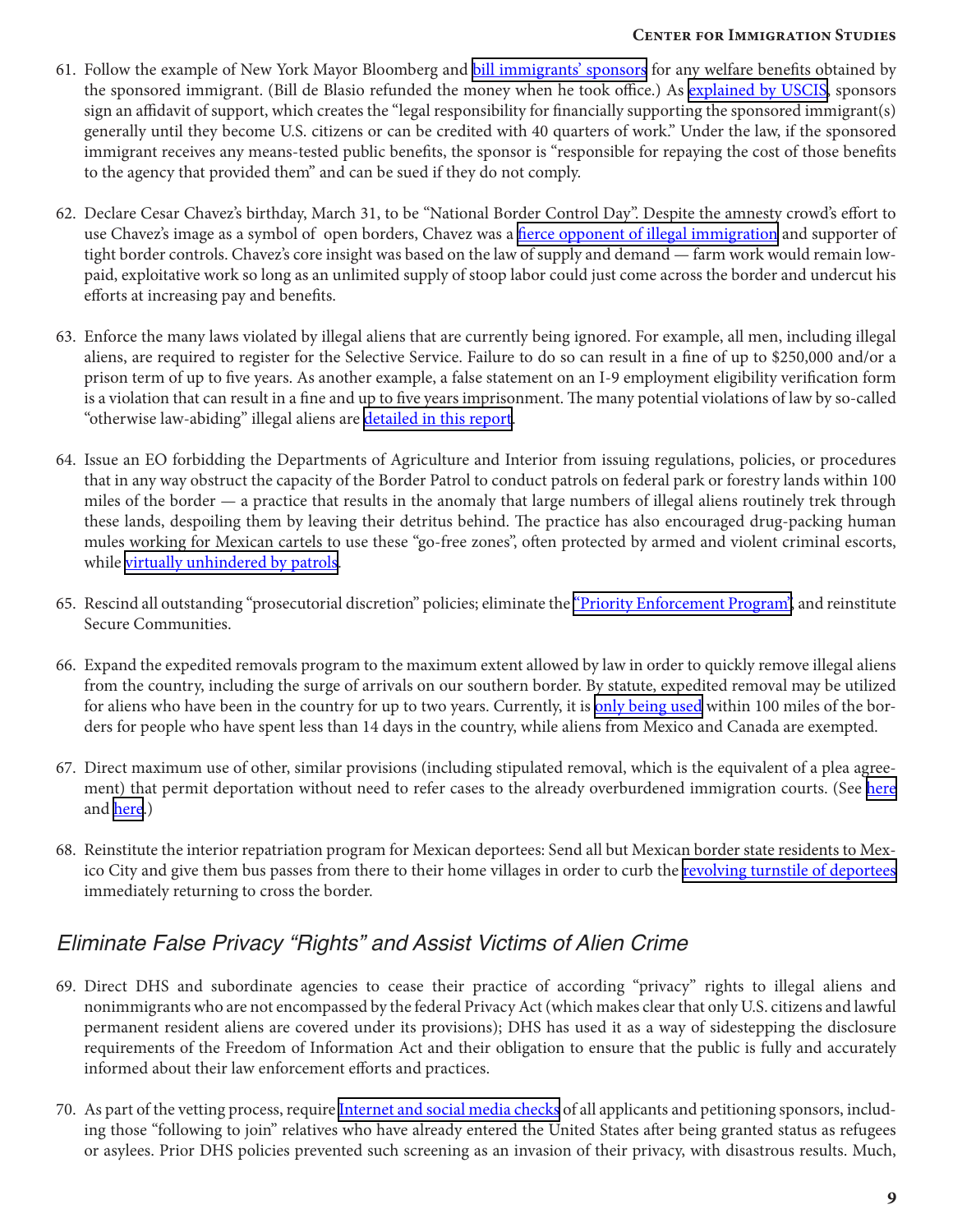although not all, of this work can be automated by algorithms and screening processes that track use of key words and phrases.

- 71. Eliminate the DHS policy that forbids ICE and CBP officers from entering or effecting arrests [within USCIS facilities](http://www.foxnews.com/politics/2016/03/15/feds-blocked-from-person-interest-after-san-bernardino-attack-lawmakers-told.html), requiring instead that the enforcement and benefits entities coordinate closely to ensure maximum discretion and safety to the public and employees.
- 72. Reform the Office of the Public Advocate to become a victims advocacy unit, working closely with other, similar federal and state programs and providing services to those who have been victimized by illegal alien criminals. Direct that the USCIS Ombudsman's Office establish a mission statement that includes assistance to citizen and resident victims of marriage fraud.
- 73. In order to minimize the abuses of the in-house appeals system in USCIS, direct the Administrative Appeals Office to begin publishing the names of appellants (including corporate entities), the attorneys filing the appeals, and a brief precis of the issues contested for all cases, just as that information is available for all cases in the federal district courts.

### *Right to Counsel*

74. Eliminate grants to legal aid and NGO groups for a variety of not-so-subtly masked purposes such as "legal training" and the like, which in fact are used to circumvent the provisions of law prohibiting the government from paying the costs of an alien's counsel in removal proceedings.

## Enforcement Actions in Coordination with Other Entities

- 75. Establish a grant program to award funds to state and local governments that develop cooperative programs that advance or improve immigration enforcement, deter illegal hiring, or undertake other cooperative and constructive efforts, by reprogramming of funds from divisions or programs within DHS that are not performing.
- 76. Initiate aggressive audits (both selective and randomized) of voter rolls to scrub against DHS databases. Do this particularly in states that (a) have motor-voter, and/or (b) grant licenses to illegal aliens. Identify and prosecute aliens who vote illegally; when the criminal justice system is done with them, then deport them (voting illegally is a deportable offense).
- 77. To terminate the current situation in which families with illegal aliens in them often get *more* in food stamps than comparable citizen families, eliminate the current provision that permits disregarding the wages of illegal aliens in the household in order to determine eligibility.
- 78. Similarly, to reduce the current [abuse of the Additional Child Tax Credit refund program,](http://cis.org/north/its-tax-refund-time-illegal-aliens) IRS will cease to issue ITINs (Individual Taxpayer Identification Numbers) to children of illegal aliens. These aliens often use ITINS to claim tax refund benefits for nonexistent or non-resident children. To secure ACTC benefits in the future, aliens must provide Social Security numbers for each child claimed, and documents indicating school attendance in the United States for those over the age of five. IRS will be given sufficient funds and authority to check out a substantial sample of these claims annually, and to publicize the penalties laid on the alien tax abusers.
- 79. Take active steps to reduce immigration/marriage fraud by reinstituting routine use of parallel, separate, and simultaneous interviews of aliens and spouses before granting spousal or fiancé petitions, as this time-tested procedure often reveals bogus marriages. Citizens and permanent resident aliens applying for benefits on behalf of their spouses or fiancés should also be required to view an Internet-based software webinar of at least an hour's length devoted to the dangers of one-sided marriage fraud in which previously defrauded citizens and resident aliens describe what happened to them as the result of being gulled by aliens intent on obtaining green cards. The presentation should also explain the criminal and civil penalties for knowingly participating in marriage frauds in which both the petitioner and beneficiary are conspirators.